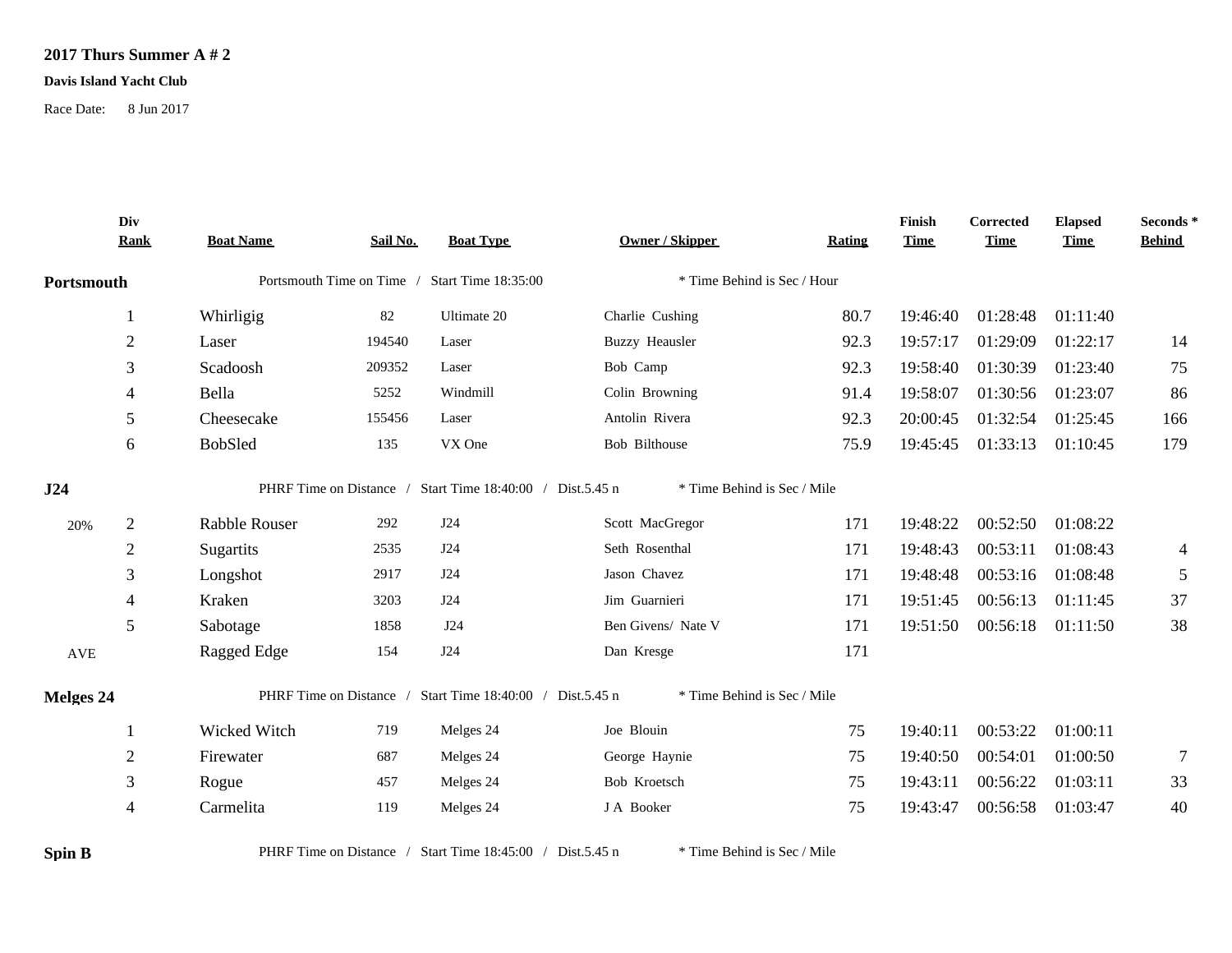|                      |                | Alliance B              | 734   | Capri 30                                                  | Bob Glaser /Tom Barry       | 108 | 19:47:35 | 00:52:46          | 01:02:35 |                |
|----------------------|----------------|-------------------------|-------|-----------------------------------------------------------|-----------------------------|-----|----------|-------------------|----------|----------------|
|                      | $\overline{2}$ | Tenacity                | 241   | Laser 28                                                  | Ken Hardy                   | 132 | 19:50:31 | 00:53:32          | 01:05:31 | $8\phantom{.}$ |
|                      | 3.5            | Privateer               | 282   | S <sub>2</sub> 9.1                                        | Chris Jones                 | 132 | 19:52:47 | 00:55:48          | 01:07:47 | 33             |
|                      | 3.5            | Junior                  | 41186 | J27                                                       | Frank Selph                 | 123 | 19:51:58 | 00:55:48          | 01:06:58 | 33             |
|                      | 5              | Meltemi                 | 40787 | S <sub>2</sub> 9.1                                        | Alex Korakis                | 132 | 19:54:35 | 00:57:36          | 01:09:35 | 53             |
|                      | 6              | Fully Involved          | 97925 | <b>B25</b>                                                | Stephen Vincent             | 135 | 19:55:25 | 00:58:09          | 01:10:25 | 59             |
|                      |                | Dr Bligh                | 30    | S <sub>2</sub> 9.1                                        | Michael Maher               | 132 | 19:57:27 | 01:00:28          | 01:12:27 | 85             |
|                      | 8              | Son of A Sailor         | 11    | Elliott 770                                               | Todd Saunders               | 111 | 19:55:49 | 01:00:44          | 01:10:49 | 88             |
|                      | 9              | Mojo                    | 532   | J22                                                       | Bob Touton                  | 177 | 20:02:07 | 01:01:02 01:17:07 |          | 91             |
| Spin A               |                |                         |       | PHRF Time on Distance / Start Time 18:50:00 / Dist.5.45 n | * Time Behind is Sec / Mile |     |          |                   |          |                |
|                      | 1              | No Limit                | 39526 | Farr 395                                                  | Neal Burns                  | 42  | 19:46:49 | 00:53:00          | 00:56:49 |                |
|                      | $\mathbf{2}$   | Alpha Dog               | 83170 | Sr 33                                                     | Gordon Latrobe              | 63  | 19:48:59 | 00:53:16          | 00:58:59 | 3              |
|                      | 3              | Mad Cow 2               | 46453 | $B-32$                                                    | Chip Merlin                 | 54  | 19:50:58 | 00:56:04          | 01:00:58 | 34             |
|                      |                | Rocket                  | 48    | <b>J35</b>                                                | Tarry Grimsdale             | 72  | 19:52:45 | 00:56:13          | 01:02:45 | 35             |
|                      | 5              | Fire & Ice              | 83198 | J105                                                      | George Cussins              | 81  | 19:56:32 | 00:59:11          | 01:06:32 | 68             |
|                      | 6              | Wired                   | 39511 | Farr 395                                                  | Achilles/ Brocks            | 42  | 19:55:17 | 01:01:28          | 01:05:17 | 93             |
|                      | 7              | Kicks                   | 50    | J92s                                                      | Peter Hartleb               | 99  | 20:04:27 | 01:05:27          | 01:14:27 | 137            |
|                      | 8              | Tampa Girl              | 83242 | J120                                                      | <b>Bill Terry</b>           | 54  | 20:09:28 | 01:14:34 01:19:28 |          | 237            |
| AVE                  |                | No Way Jose             | 42696 | J35                                                       | Jose Suarezhoyos            | 72  | 00:00:20 |                   |          |                |
| <b>Racer Cruiser</b> |                |                         |       | PHRF Time on Distance / Start Time 18:55:00 / Dist.4.99 n | * Time Behind is Sec / Mile |     |          |                   |          |                |
|                      | $\mathbf{1}$   | Intrepid                | 41227 | J40                                                       | Jeff Russo                  | 78  | 19:50:57 | 00:49:28          | 00:55:57 |                |
|                      | $\mathbf{2}$   | Hooloovoo               | 63365 | C&C MK2                                                   | Fenn Giles                  | 138 | 20:04:10 | 00:57:41          | 01:09:10 | 99             |
|                      | 3              | Wing It                 | 43620 | Irwin 39 Citation                                         | Mike Doyle                  | 126 | 20:03:55 | 00:58:26          | 01:08:55 | 108            |
|                      |                | Lunacy                  | 198   | Tartan 37                                                 | Dave Lorick                 | 135 | 20:05:24 | 00:59:10          | 01:10:24 | 117            |
|                      | 5              | Revenge                 | 005   | Dufour 34                                                 | Lee Burstiner               | 126 | 20:10:27 | 01:04:58 01:15:27 |          | 186            |
| Non Spin A           |                |                         |       | PHRF Time on Distance / Start Time 18:55:00 / Dist.4.99 n | * Time Behind is Sec / Mile |     |          |                   |          |                |
|                      | 1              | Boat                    | 57    | Wavelength 24                                             | Larry Willis                | 180 | 19:56:33 | 00:46:35 01:01:33 |          |                |
|                      | $\mathbf{2}$   | <b>Emotional Rescue</b> | 22268 | C & C 36                                                  | Dave Coffee                 | 176 | 19:57:28 | 00:47:50 01:02:28 |          | 15             |
|                      | 3              | Long Gone               | 10225 | Morgan 42                                                 | Phil Waller                 | 161 | 20:00:03 | 00:51:40 01:05:03 |          | 61             |
|                      |                |                         |       |                                                           |                             |     |          |                   |          |                |